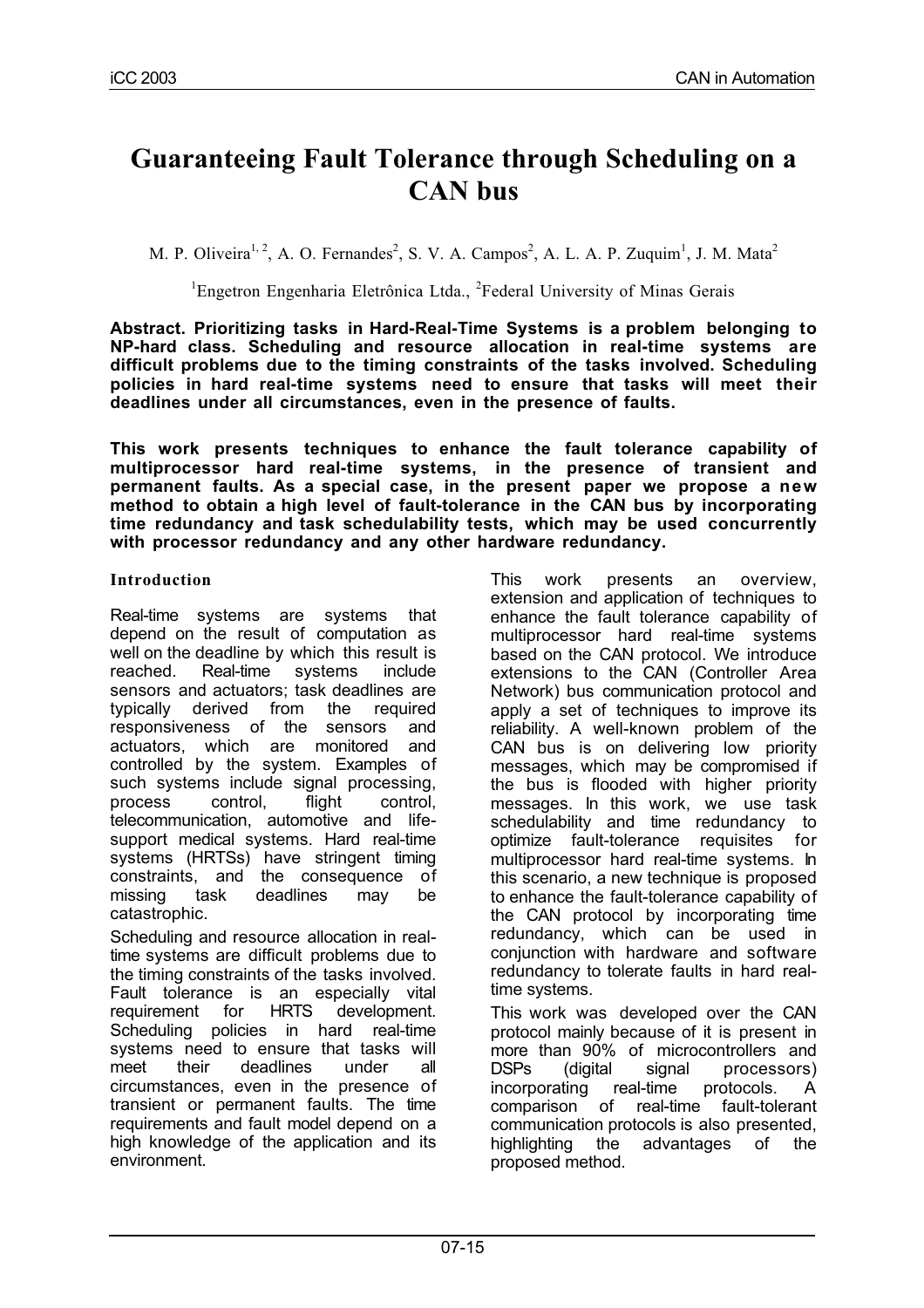This paper is organized in the following form. In Section 2 related work including real-time protocols with fault tolerance requisites are presented. In Section 3 the new approach to improve reliability in the CAN bus is shown. Finally the results are briefly analyzed and some conclusions are presented.

# **Related Work**

One of the essential services provided by real-time fault-tolerant distributed architecture is communication of information from one distributed component to another; a communication bus is one of its principal components, and the protocols used for control and communication on the bus are among its principal mechanisms. In truth, these architectures are the safetycritical core of the applications built above them, and the choice of services to provide to those applications, and the mechanisms of their implementation, are issues of major importance in the construction and certification of safety critical embedded systems [12][13]. In a distributed hard realtime system, communication between tasks on different processors must occur in bounded time.

Redundant busses are often used in safety-critical environments to handle device faults. Besides fault tolerance, many applications require real-time guarantees such as deterministic message latency. There are various protocols for such purposes, with different complexities, which are used by the avionics industry, such as Airbus and Boeing, and automobile industry, such BMW and Audi. Some of the more representative real-time communication protocols today are TTP/C (Time-Triggered Protocol) [17], FlexRay [6], CAN (Controller Area Network) [4] and TTCAN (Time-Triggered CAN) [1][3][11].

Some of the busses considered here are primarily time triggered which means that all activities involving the bus, and often those involving components attached to the bus, are driven by the passage of time. In event-triggered busses, the activities are driven by the occurrence of events. A time-triggered system interacts with the world according to an internal schedule, whereas an event-triggered system responds to stimuli.

The Time Triggered Architecture (TTA) was developed by Hermann Kopetz and colleagues at the Technical University of Vienna [7]. Commercial development of the architecture is being deployed for safetycritical applications in cars and for flightcritical functions in aircrafts. In a Time-Triggered Architecture, the communication system decides autonomously and according to a static schedule when to transmit a message.

FlexRay [6] is a new real-time protocol, not yet released to the public, being developed by a consortium of companies (BMW, Motorola, etc.) aiming to be more flexible than TTP/C. Although used primarily for automotive applications, it is representative of state-of-the-art safety critical real-time protocols. FlexRay introduces some dynamism through the combination of timetriggered and event-triggered operation.

The controller area network (CAN) protocol [4] uses a serial multimaster communication where prioritized messages with up to eight bytes data length can be sent using an arbitration protocol and an errordetection mechanism for a high level of data integrity. The CAN bus is ideal for applications operating in noisy and harsh environments, such as in the automotive and other industrial fields that require reliable communication.

A new development in CAN technology is the TTCAN protocol [1][3][11], a higherlayer protocol above the unchanged standard CAN protocol that synchronizes the communication schedules of all CAN nodes in a network and that provides a global system time, avoiding the transmission collisions commonly found in standard CAN networks. In TTCAN, all the message instances are transmitted only on previously allocated time-slots, just like the TTP/C protocol, without competing with other messages for the bus.

#### **Rate Monotonic Scheduling applied to the CAN bus**

The dynamic scheduling algorithm used by the CAN protocol is virtually identical to scheduling algorithms commonly used in real-time systems to schedule computation on processors [14]. In fact, the analysis of the timing behavior of such systems can be applied almost without change to the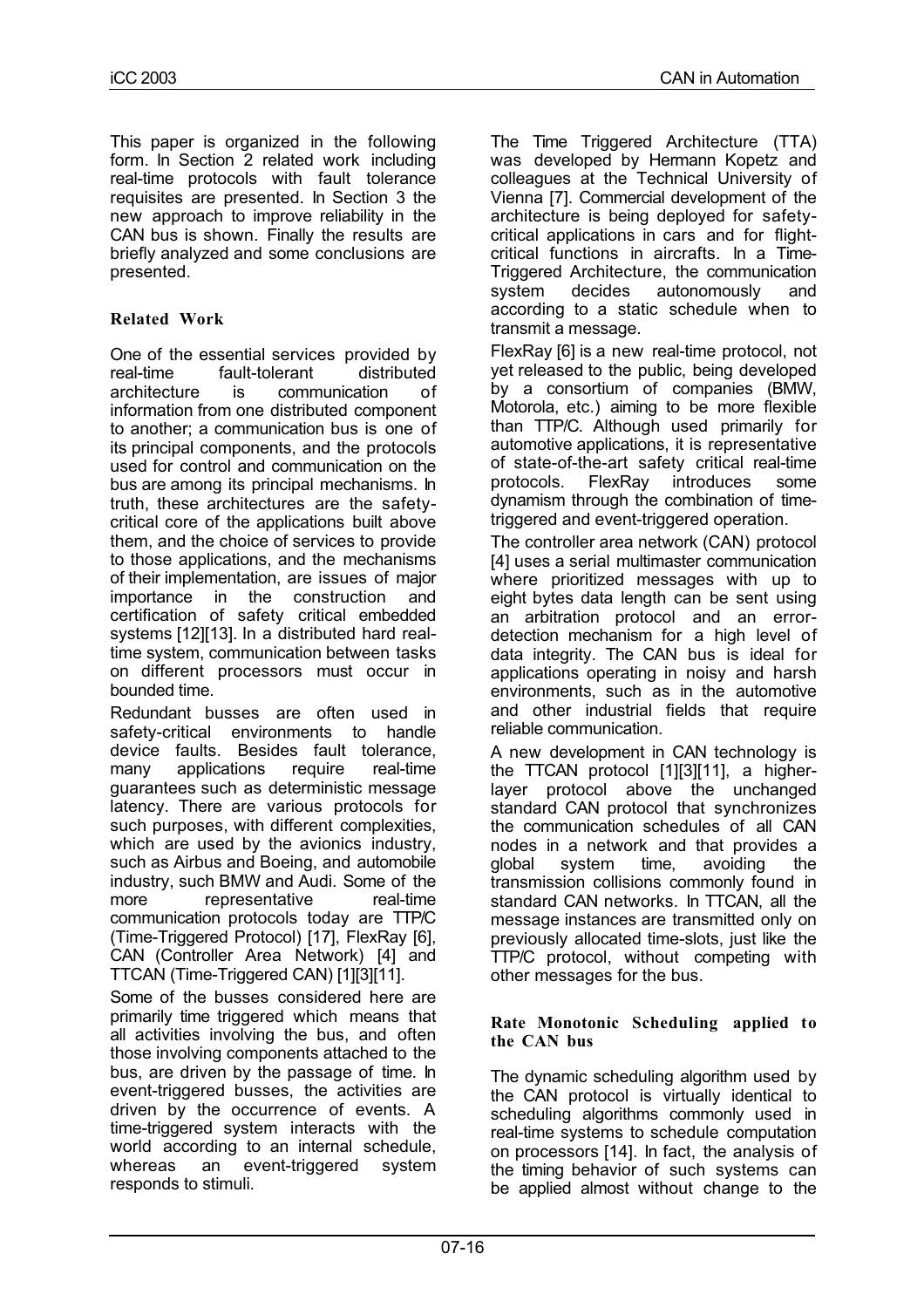problem of determining the worst-case latency of a given message queued for transmission on CAN.

Tindell et. al. [15] developed a CAN analysis based on RMA, showing how to find the response time for messages being transmitted in a CAN bus.

As defined by Tindell, the worst-case response time is composed of two delays: the queuing delay and the transmission delay. The queuing delay is the longest time that a message can be queued in a station and be delayed because other higher and lower priority messages are being sent on the bus, which are known as interference and blocking time respectively. The transmission delay is the time taken to actually send the message on the bus.

A model for error handling must also be included, once it is important in a fault tolerant scenario. In a CAN bus, an error detected by either the sender of a message or a receiver station is signaled to the sender station, which must retransmit that message. The costs of error handling are given as the most probable bound on the overheads due to errors in an interval of duration t, and it includes the cost of re-transmission. An extended analysis can also be found in [15] which includes also remote transmission request messages.

## **Improving Reliability in a CAN bus**

A perceived problem with the CAN protocol for use in distributed real-time control applications is the inability to bind the response times of messages. While CAN is very good at transmitting the most urgent data, it is unable to provide guarantees that deadlines are met for less urgent data [7] [8] [9], once the most urgent data may flood the bus avoiding the transmission of the less urgent data.

In a CAN bus, the delivery of low priority messages may be compromised if the bus is flooded with higher priority messages. In this sense, we need to guarantee that an overload in the bus will not occur and a deterministic package response time can be achieved.

#### **Applying Fault tolerance requisites to a CAN bus**

Due to the critical nature of the tasks in hard real-time systems, it is essential that faults be tolerated. Transient faults in realtime systems are generally tolerated using time redundancy, which involves the reexecution of any task running during the occurrence of a transient fault [5].

Ghosh [2] showed a recovery scheme for single and multiple faults that ensures the re-execution of any task after a fault has been detected. Once the dynamic scheduling algorithm used by the CAN protocol is virtually identical to scheduling algorithms commonly used in real-time systems to schedule tasks, this recovery scheme may be also used to ensure the re-transmission of any message in a CAN bus

The general approach to fault tolerance is to maintain enough slack (backup time) in the schedule so that any message instance can be re-transmitted if a fault occurs during its transmission. If no faults occur, messages are transmitted just following the usual RMS scheme and the slack is not used. If a fault occurs in the transmission process of a message, a recovery scheme is used to re-transmit that message. The ratio of slack S available over an interval of time L is thus constant and can be imagined to be the utilization of a backup message B. If the backup utilization is  $U_B$ , then the slack available during an interval L, denoted by  $B_L$ , is  $B_L = U_B L$ .

In order to apply this approach the following conditions must be satisfied:

[Sl]: There should be sufficient slack for every instance of each message to be retransmitted. That is, the slack between  $kT_i$ and  $(k + 1)$  T<sub>i</sub> should be at least C<sub>i</sub> for any value of k and i, what ensures the availability of sufficient slack for a message to be re-transmitted.

[S2]: When any instance of  $\tau_i$  finishes executing, all the slack available within its period (at least  $C_i$  if [SI] holds) should be available for the re-transmission of  $\tau_i$ . This slack can be used after a message finishes transmitting to re-transmit that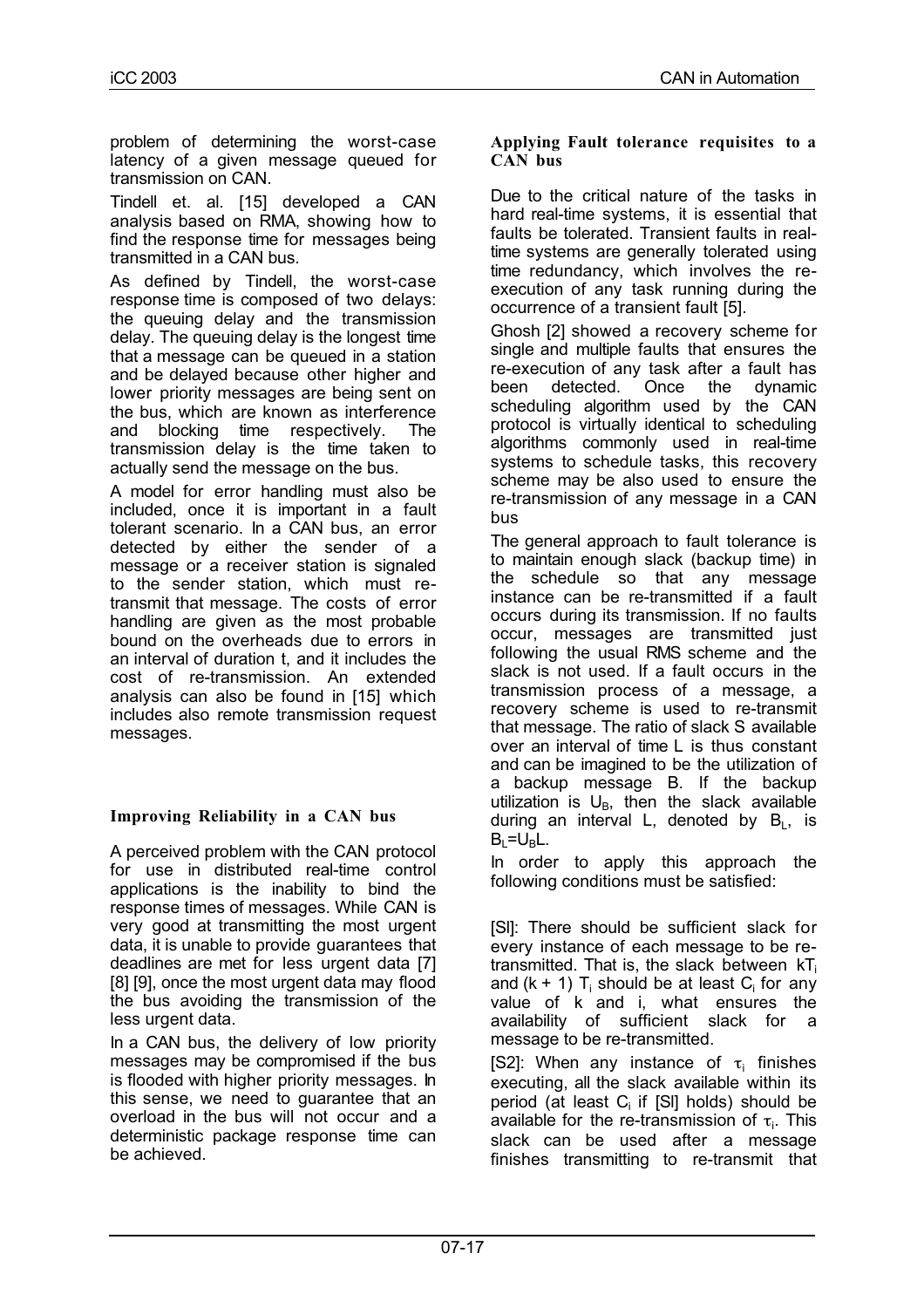message before its deadline, if a fault is detected.

[S3]: When a message re-transmits, it should not cause any other message transmission to miss its deadline, allowing all tasks to meet their deadlines even when a high priority task needs to re-execute.

If these three conditions are met, then it is possible to re-transmit a faulty message and meet its deadline. However, a recovery scheme must define also how the slack should be used and a very straightforward scheme consists on the faulty message simply being re-transmitted at its own priority.

This scheme is a general approach to distribute slack in the schedule, and it can be applied to any non-fault-tolerant scheduling scheme for preemptive, periodic tasks where the RMS assumptions hold. Any transmission time  $C_i$  in the nonfault-tolerant scheme can be split into two parts for the fault-tolerant scheme: a new transmission time C<sub>i</sub> = C<sub>i</sub>(l - U<sub>B</sub>) (where U<sub>B</sub> is the backup utilization) and a slack equal to C<sub>i</sub>U<sub>B</sub>. To guarantee the re-transmission of a message before its deadline, its critical instance is considered, which is defined as the time at which the message's transmission is maximized - it happens when the message starts its transmission process simultaneously with all higher priority messages [10]. The total slack available for any message at its critical instance is equal to the total slack available within a period boundary, which is defined as the beginning of a period.

Ghosh showed also that, by splitting up each transmission time  $C_i$  into a new transmission time  $C_i'$  and slack, as described above, the utilization of each task τ $i$  is reduced to U $_i$ (I- U $_B$ ), and thus the following general fault tolerance boundary for an RMS  $(U_{G-FI-RMS})$  is obtained:

$$
U_{G-FT-RMS} = n(2^{1/n} - 1)(1 - U_B)
$$
 (1)  
= ULL-RMS(l-UB)

The above equation is a general one applicable to an RMS for any value of  $U_{B}$ . If  $U_B$  = max{ $U_i$ }, i = 1,..., n, then any message transmission in the system can tolerate a

single fault. Any number of faults can be tolerated if [S1] holds.

Multiple faults within two consecutive period boundaries are also guaranteed to be tolerated using the scheme described above. If several backups are provided in the system, and the total backup utilization is  $U_{BT}$ , then a general boundary for the message set can be derived by replacing  $U_B$  with  $U_{BT}$  in  $U_{G-FT-RMS}$ ; that is, the new boundary is  $U_{L1-RMS}(I-U_{BT})$ .

#### **Limiting the maximum transfer rate of the CAN bus**

Considering the CAN protocol, the absence of a message is identified by the CPUs connected to the bus as a fault. In this case, a failure model is applied, implying in the re-transmission of the message that failed in its transmission or even in the execution of an alternative action such as the reconfiguration of the bus.

The RMS scheme can be applied to the CAN bus since the following premises can be assumed:

- The messages are independent, which means in other words that they are asynchronous to each other.
- The messages will have their priority ascertained by RMA.
- Each message has a maximum transmission time and deterministic period.

The independency of the messages is guaranteed by the fact that we are dealing with periodic control messages. We must also guarantee that [S1], [S2] and [S3] are satisfied, as presented in Section 3.1. The maximum transmission time is, in the worstcase, the worst-case transmission time defined by Tindell et. al in [14], and will help us define the backup slack size and ensure the availability of sufficient slack for a message to be re-transmitted. This slack can be used after a message finishes transmitting to re-transmit that message before its deadline, if a fault is detected. This means that [S1] and [S2] hold for the CAN protocol.

The third condition [S3] may not hold for a CAN bus, once a higher priority message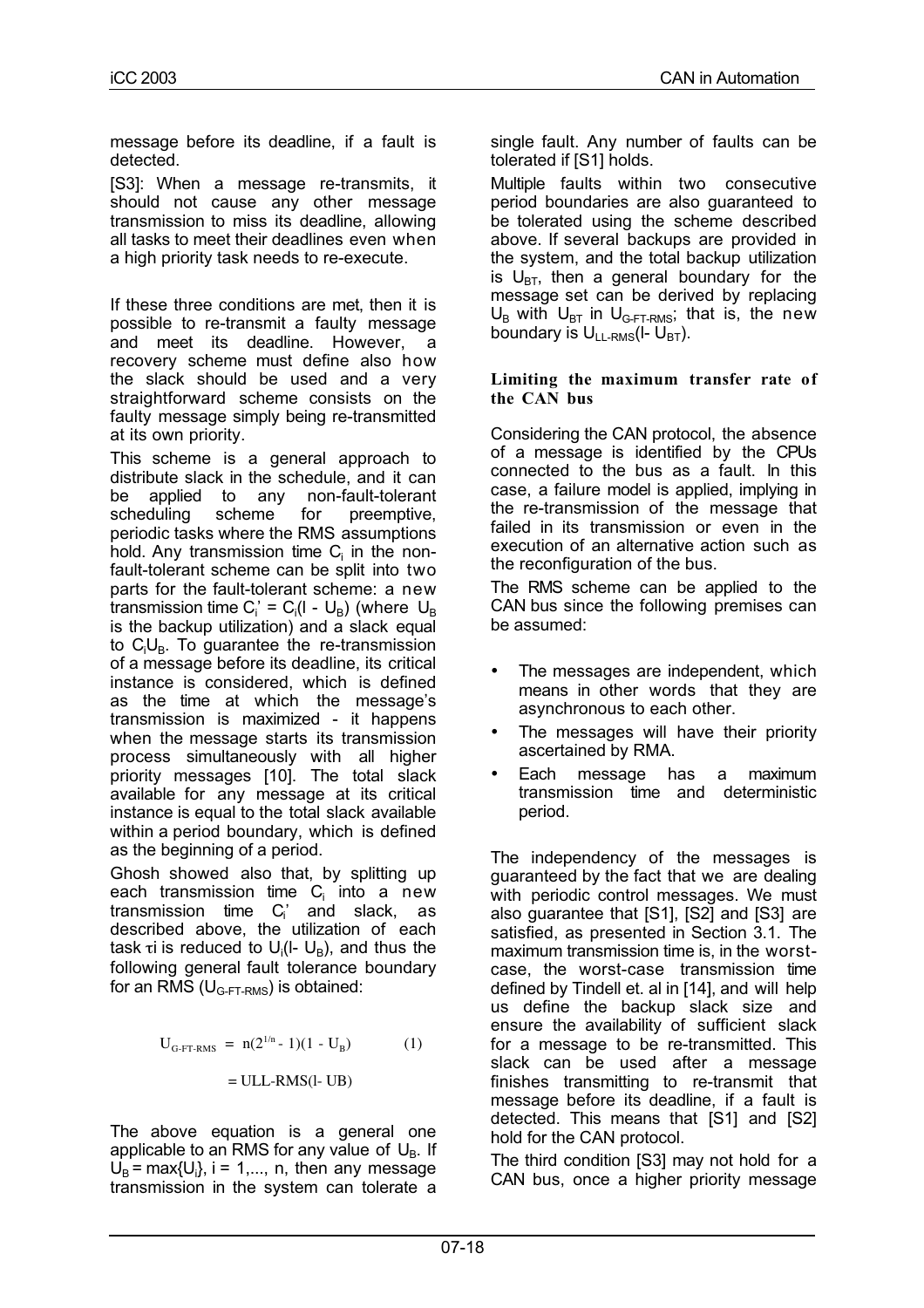re-transmission may prevent the transmission of a lower priority message, causing the latest to miss its deadline. Thus, to guarantee that a CAN bus can tolerate faults, we define a maximum transmission rate for each message instance; instead of pre-defining a timedriven slot as is the main idea of TTP/C. With this idea in mind, we will not limit a node transmission to its slot, but allow it to transmit at any time if its transmission frequency allows. We will call this extension of the CAN bus as RMCAN, which means Rate Monotonic CAN.

From the protocol point of view, the retransmission of a finite number of messages in the case of a transmission failure may not compromise the bus bandwidth and the RMS may be applied deterministically.

This way, any message corruption or further errors indicate that a fault occurred, and the message must be retransmitted and also meet its deadline. Moreover, if the fault persists, a failure is detected and an alternative process must be executed in another processor to prevent a global failure.

The following example shows how RMCAN can be used to determine whether a message can be re-transmitted before its deadline with guarantees in a CAN bus. Consider a set of 10 processors -  $N = 10$  sending 5 periodic messages with utilizations  $U_i = 1\%$  for each message i. Each processor is also limited to a maximum data transmission volume of 10% of the bus bandwidth. Once this limit is reached, the processor that is sending messages stops sending messages and higher layers of the processor that should be receiving the messages will tolerate the fault taking the appropriate action in the context of the specific application.

If we assume that a message fault needs to be tolerated and re-transmitted up to 5 times, then  $U_B = 5\%$ . Equation (2) gives us a bound of 66% while the sum of utilizations of the task is 50%.

$$
100 (2^{1/100} - 1) * (1 - 0.05) = 0.66
$$
 (2)

Since  $\Sigma$  U<sub>i</sub> < U<sub>G-FT-RMS</sub>, the messages are schedulable.

#### **Comparison of Real-Time Fault-Tolerant Communication Protocols – advantages of the proposed method**

This comparison does not reiterate the common design decisions, but focuses on the differences between TTP/C, CAN, TTCAN and FlexRay protocols and shows the advantages of the adaptation proposed over the CAN protocol in this work (RMCAN).

From the buses considered just above, only TTP/C is solely time-triggered while the CAN bus is event-triggered. TTCAN and FlexRay combine time-triggered and eventtriggered operation aiming to be more flexible than TTP/C and safer than CAN protocol. This time-triggered versus eventtriggered decision is a fundamental design choice that influences many aspects of their architectures and mechanisms. The mechanism adopted by each protocol to resolve transmission concurrency between nodes is decisive to indicate if collisions or concurrency occur during runtime.

Analyzing the performance of these protocols, we may see that latency is constant and known at design time for TTP/C, while it may increase with load in a CAN bus. The main problem with the CAN bus is that it cannot prevent an overload of the communication system, which may cause a disastrous result when the delivery of low priority messages is prejudiced by higher priority messages retransmission. RMCAN solves this problem by limiting the transmission frequency of a node to a maximum value. In this case, the worst-case and latency are precisely known.

In this sense, little is known about the FlexRay protocol, which has not been released yet. All that is known is that FlexRay provides no services to its applications beyond best efforts message delivery. A never give up strategy inside FlexRay leaves the control of the communication system with the application, and latency will be constant and precisely known at design time for the TDMA window.

Resuming, we may say that TTP/C provides an off-line communication design yielding guaranteed latency for all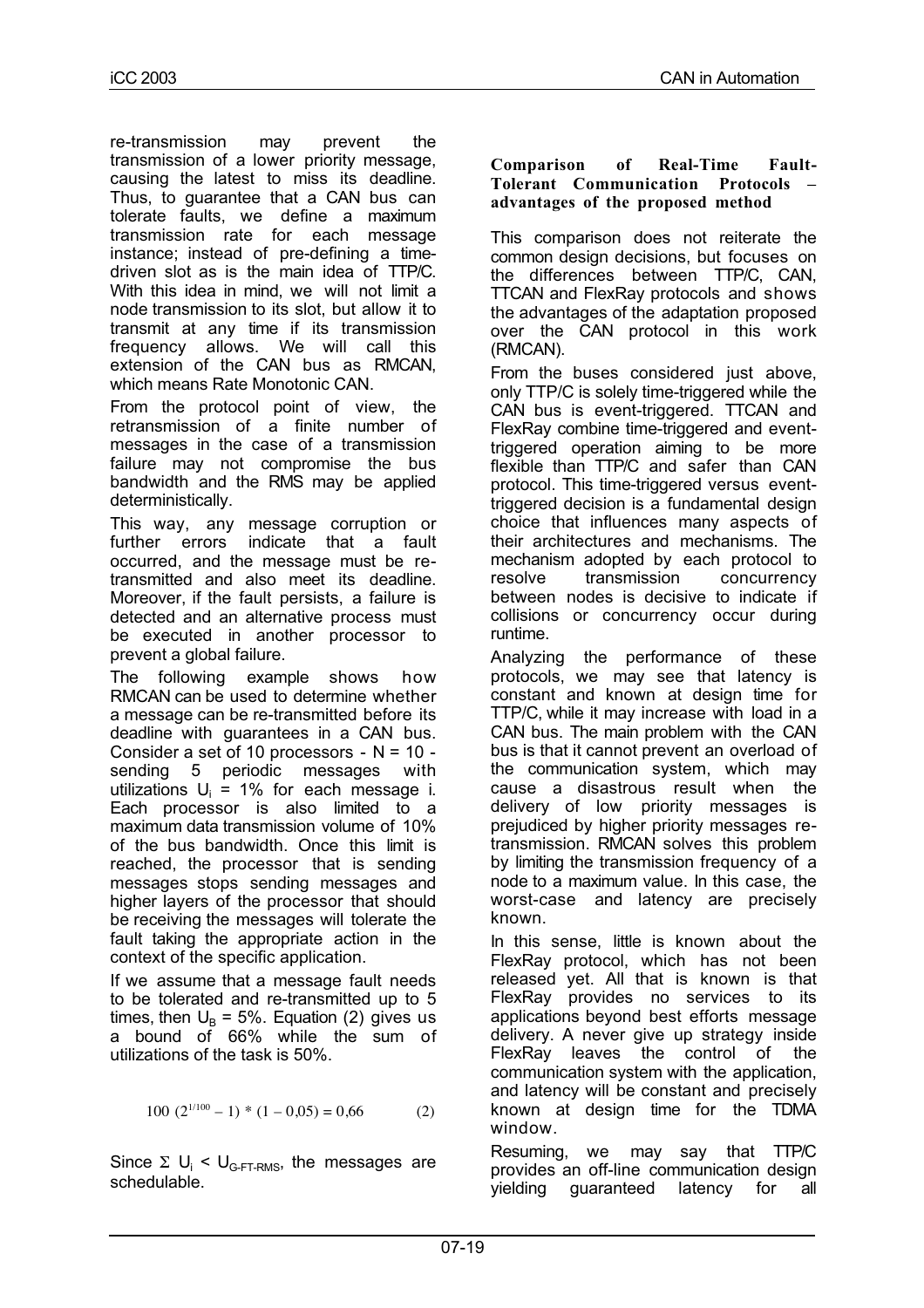messages in the system, but presents low flexibility once bandwidth is distributed at design time by assigning frames of specific length to each node. In a CAN bus, otherwise, priorities are distributed at design time by assigning unique identifiers and a full control by the application over the bandwidth distribution. The CAN protocol is highly flexible and widely

available, although some extensions must be done to guarantee a reliable mechanism to build fault-tolerant safe-critical systems. TTCAN is a compromise and represents the necessary evolution of CAN for dealing with higher loads on the bus. However, synchronizing nodes is not a simple task, and brings a new complexity to the CAN bus.

| Table 1 – Comparison between TTP/C, CAN, TTCAN, RMCAN and FlexRay protocols |  |  |  |  |
|-----------------------------------------------------------------------------|--|--|--|--|
|                                                                             |  |  |  |  |

|                                                   | TTP/C                                   | CAN                    | <b>TTCAN</b>                                    | <b>RMCAN</b>                                                    | FlexRay                                 |
|---------------------------------------------------|-----------------------------------------|------------------------|-------------------------------------------------|-----------------------------------------------------------------|-----------------------------------------|
| Media<br>access<br>strategy                       | Time-triggered                          | Event-triggered        | Time and<br>Event-triggered                     | Event-triggered<br>and<br>transmission<br>frequency<br>directed | Time and<br>Event-triggered             |
| Dynamic<br>bandwidth<br>sharing<br>among<br>nodes | No                                      | Yes                    | Yes                                             | Yes                                                             | Yes                                     |
| Market<br>presence                                | $< 1\%$                                 | $> 99\%$               | May explore the CAN protocol<br>market presence |                                                                 | Not available                           |
| Data<br>Efficiency<br>vs. Latency                 | Constant and<br>known at design<br>time | Increases with<br>load | Constant                                        | Constant                                                        | Constant and<br>known at<br>design time |
| Response<br>Time                                  | Deterministic                           | Non-deterministic      | Deterministic                                   | Deterministic                                                   | Deterministic                           |

RMCAN was developed to be as efficient as TTCAN without incorporating extra hardware or difficulties. Both protocols can be implemented using a regular CAN microcontroller, although for TTCAN it is also necessary an extra hardware for the time-triggered portion of the protocol. Synchronizing nodes is not a simple task, and brings a new complexity to the CAN bus in TTCAN. Implementing RMCAN is much easier, and does not require any extra hardware. The transmission frequency of each message set can be controlled through software.

FlexRay can be considered the state-of-art in the real-time fault-tolerant communication protocols area, although it has not been released yet. It promises a higher bit rate than TTCAN an increase in flexibility when compared to TTP/C.

The use of the CAN protocol in the development of applications is favored by the high availability of microcontrollers incorporating the bus. Today, the biggest advantages of CAN compared to other networks are the costs and the price/performance ratio. The enhancements proposed by TTCAN and RMCAN are examples of how CAN problems can be circumvented and its spread presence in the market can be explored.

## **Conclusions**

Tasks in real-time systems must meet their deadlines under all circumstances, even in the presence of transient or permanent faults. This work has shown that time redundancy through scheduling is a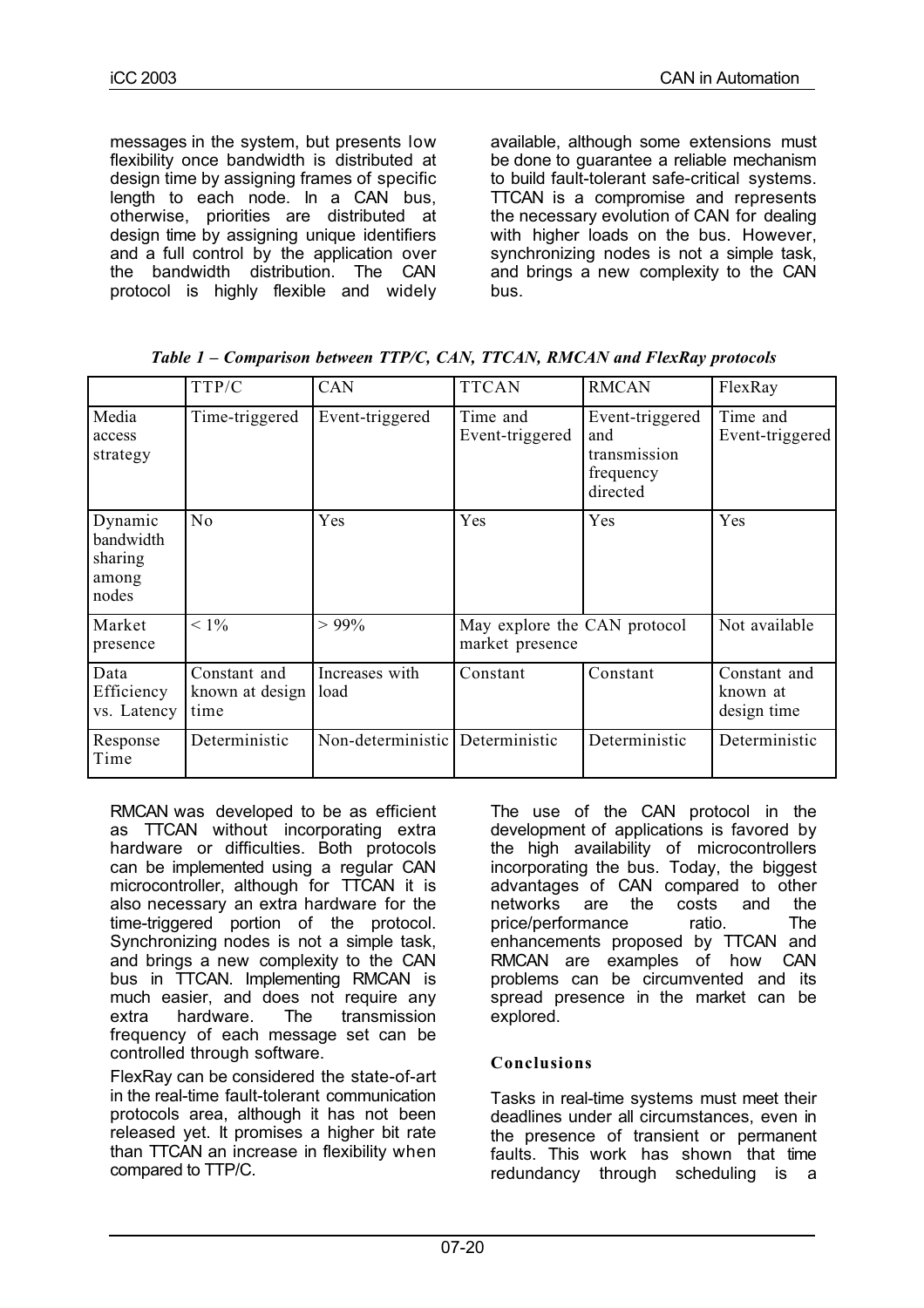powerful tool to deal with faults in real-time systems. The harmonious integration of the available techniques enhance the fault tolerance capability of multiprocessor hard real-time systems.

Relating to real-time communication protocols, the time-triggered and eventtriggered approaches find favor in different application areas, and each has strong advocates [13]. The CAN protocol may have a non-deterministic response time for an arbitrary low priority message. Researchers sometimes say that the CAN protocol is more appropriate for soft realtime systems (flexible requirements), while appropriate protocols for hard real-time systems include TTP/C. RMCAN, the extension proposed to the CAN protocol, shows that it is possible to bound the message transmission time, thus making possible its use on HRTSs.

In RMCAN there is a limit on the node transmission rate, making the transmission time deterministic, even for low priority messages. We do not limit a node transmission to its slot, but allow it to transmit at any time if its transmission frequency allows. This way one can guarantee that a message will arrive at its deadline or it will not arrive anymore, in which case a backup action is taken.

One advantage of the CAN protocol over time-triggered protocols is the extensibility aspect. New nodes can be added to the bus, while in the TTP/C protocol, for example, a slot for a new node has to be reserved at design time. Other advantages are the high availability of microcontrollers incorporating the CAN bus, and the price/performance ratio. The enhancements proposed to the CAN protocol show that its reliability can be increased and its spread presence in the market can be further explored.

Another aspect in multiprocessor real-time systems relates to the interdependence of task execution time and message transmission time. The release jitter of a receiver task depends on the arrival time of a message, which in turn depends on the interference from higher priority messages, which in turn depends on the release jitter of the sender tasks. A future work may be the analysis of the relationship of these times, considering worst-case situations.

# **References**

- Fuhrer T., Muller B., Dieterle W., Hatwitch F., Hugel R., Weiler H., Walther M., GmbH R. B.; Time Triggered Communication on CAN; Proceedings 7th International CAN Conference; 2000.
- Ghosh Sunondo, "Guaranteeing Fault Tolerance Through Scheduling in Real-Time Systems", Ph.D. Thesis, University of Pittsburgh 1996.
- Hartwich F., Futhrer T., Hugel R., Muller B., GmbH R. B.; Timing in the TTCAN Network; Proceeding 8th International CAN Conference; 2002, Las Vegas.
- ISO 11898:1993 Road vehicles -- Interchange of digital information -- Controller area network (CAN) for high-speed communication.
- Kopetz H., Kantz H., Grunsteidl G., Puschener P., Reisinger J.; Tolerating Transient Faults in MARS. In Symp. On Fault Tolerant Computing(FTCS-20), pages 466-473. IEEE, 1990.
- Kopetz H., A Comparation of TTP/C and FlexRay. Research Report. Institut fur Tevhnische Informatik. Technische Universitat Wien, Austria. 2001.
- Kopetz, H., Griinsteidl, G., TTP- A Protocol for Fault-Tolerant Real-Time Systems, IEEE Computer, January 1994, pp. 14-23
- Kopetz H.. Communication Protocols for Fault-Tolerant Distributed Real-Time Systems. 1994. Nortic Seminar on Dependable Computing, Technical University of Denmark, Lyngby, Denmark.
- Kopetz, H., "A Solution to an Automotive Control System Benchmark", Institut fur Technische Informatik, Technische Universitat Wien, research report 4/1994 (April 1994)
- Liu C.L., Layland J.W., "Scheduling Algorithms for multiprogramming in a Hard-Real-Time Environment," J.ACM, vol. 20, pp.46-61, 1973.
- Muller B., Fuhrer T., Hatwitch F., Hugel R., Weiler H.; Fault Tolerant TTCAN Networks; Proceedings 8th International CAN Conference; 2002; Las Vegas.
- Rushby J., Bus Architectures for Safety-Critical Embedded Systems. SRI International Computer Science Laboratory. 2001 Menlo Park USA.
- Rushby J., A Comparison of Bus Architectures for Safety-Critical Embedded Systems. SRI International Computer Science Laboratory. CSL Technical Report. 2001 Menlo Park USA.
- Tindell K., Burns A., Guaranteeing Message Latencies on Control Area Network (CAN). University of York, Department of Computre Science, York, England, 1994.
- Tindell K., Burns A., Wellings A.,. Calculating Controller Area Network (CAN) Message Response Times. University of York, Department of Computre Science, York, England, 1994.